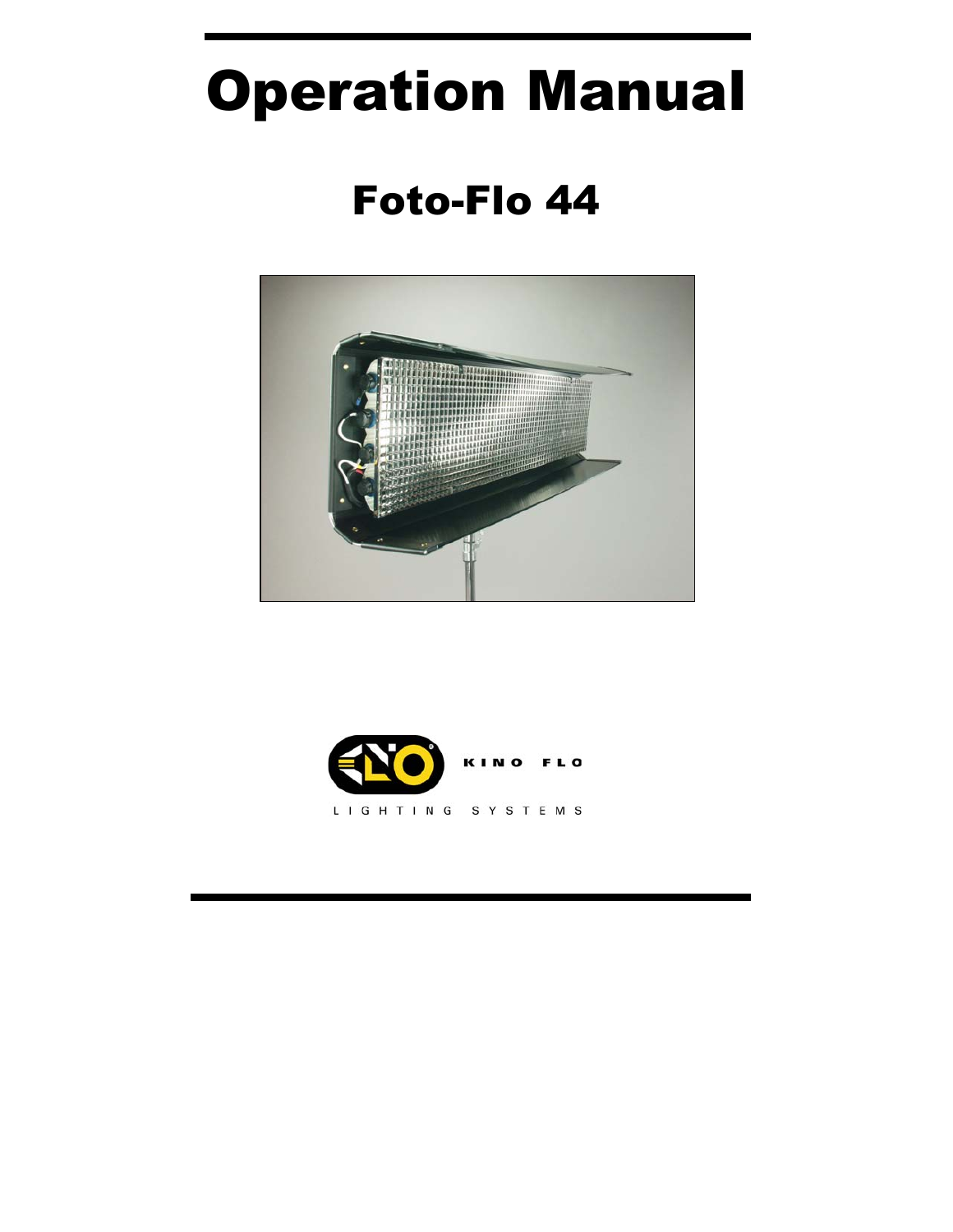# Foto-Flo 44 System





- **System Includes:**
- 1 Foto-Flo Fixture 1 Silver Louver

### **Fixture Assembly**



The Foto-Flo 44 fixture is comprised of a removable Louver and Reflector. The Louver and Reflector are held in place with Velcro fasteners. **The Lamp Harness is permanently secured to the fixture.**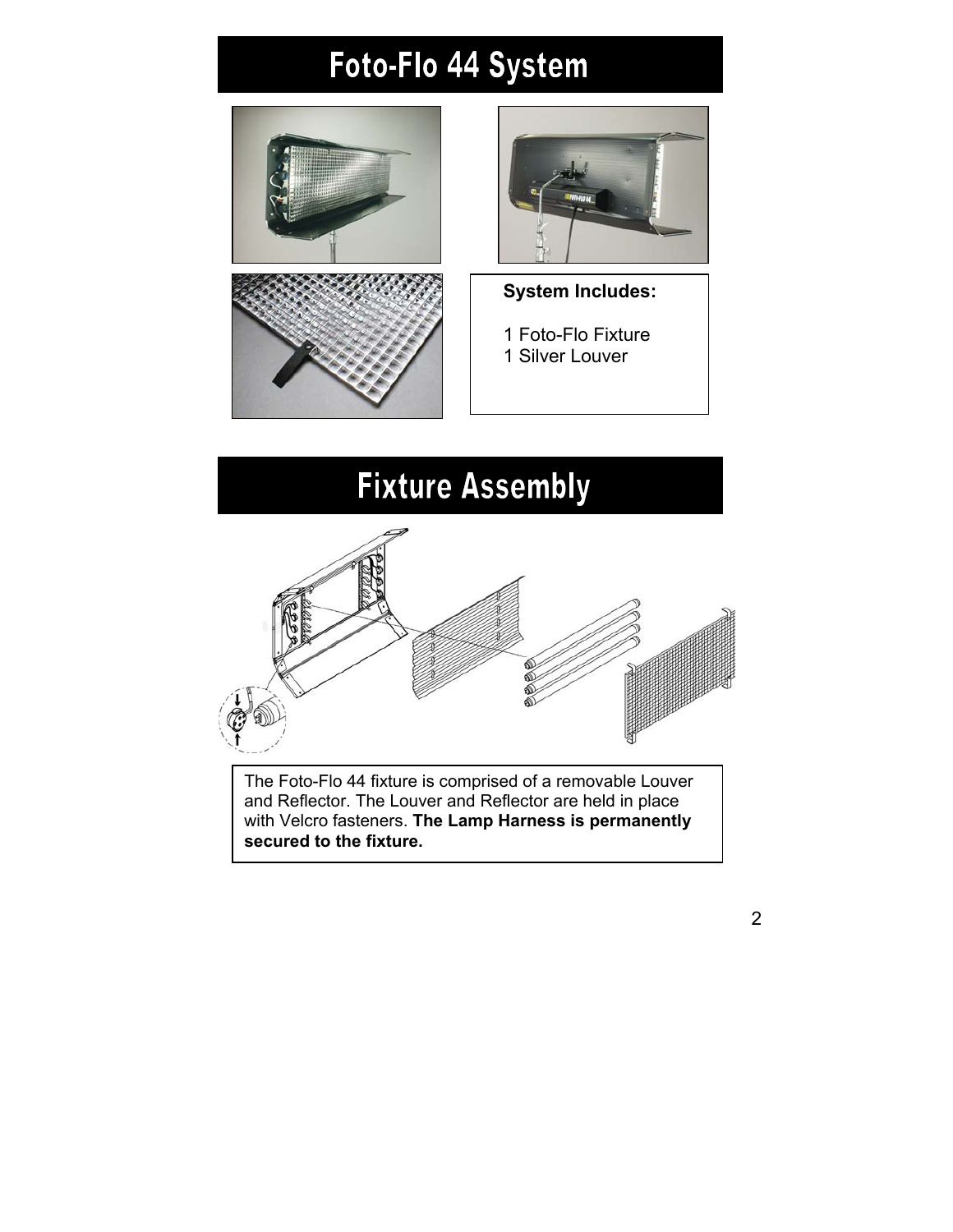

The Harness wiring is color-coded. The same colorcode must match at each end of the lamp for proper operation.

### **Inserting Lamps**



**Locking Lamp Connector:** 

Depress both tabs on lamp connector and apply to lamp pins. Match the Harness color-codes at each end of the lamp. Push lamps into the fixture's Lamp Holder Clips.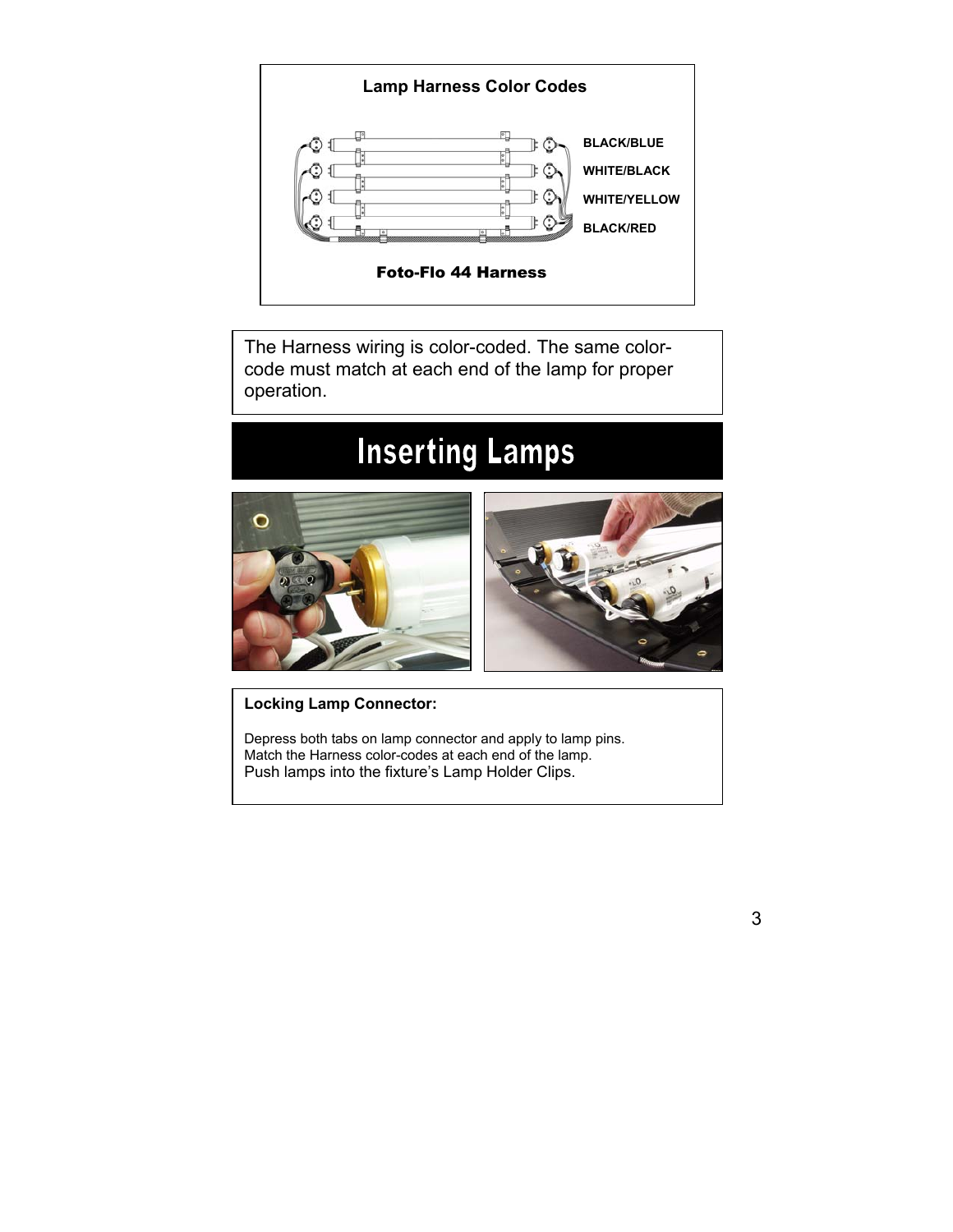# **Gelling the Fixture**





Restricting the airflow around the lamps can cause the lamp to operate hotter. This increased heat will raise the lamp's color temperature and green spike. Therefore it is recommended to clip gels to the Doors of the Fixture.

**Do Not** clip gels to louver.

**Do Not** block the fixture ends in a manner that restricts airflow.

# **Mounting the Fixture**



The fixture can be mounted to a baby stand or a baby pipe hanger. Optional lollipops provide alternate rigging possibilities



**To loosen or tighten the Lollipop** turn Lock Lever . The Lever can be adjusted so a 180-degree turn provides the necessary clamping strength. Reorienting the Lever allows for further tightening or loosening of the clamp.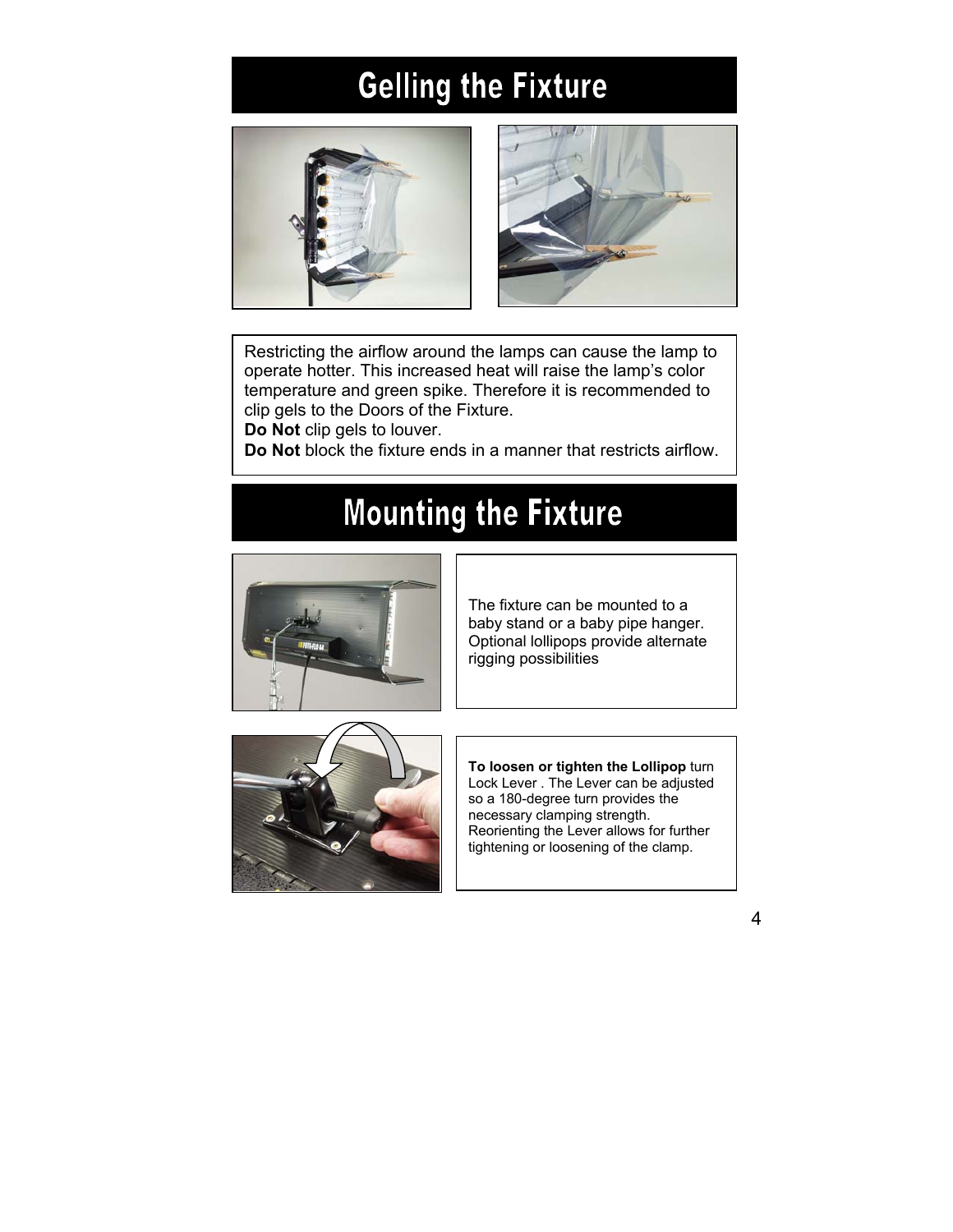

**To reorient the Lock Lever,** pull Lever away from mount. This disengages the Lever from the screw mechanism and allows it to be reoriented.

**Note:** You can also use a screwdriver to adjust the travel. Pull back on Lever and adjust the screw in the center of the Lever.





Optional Lollipops allow mounting to grip heads or baby stands.



The Silver ring loops provide attachment points for a safety chain.

### **Electrical Operation**

#### WARNING!

- 1) ALWAYS TURN OFF THE FOTO-FLO 44 BEFORE connecting or disconnecting Lamps.
- 2) Use only with Sine wave inverters. Do not operate on SCR dimmers.
- 3) If powering the Foto-Flo 44 through a Dimmer Pack set the Dimmer to Non-Dim Mode.

The 120 VAC unit requires 110 to 130 Volts AC 50/60 Hertz on an earth grounded circuit; the 230 VAC unit requires 220 to 240 Volts AC on an earth grounded circuit. The electronic ballasts operate at a high frequency of 25KHz. The ballasts are dead–quiet and instant–on.

After the lamps are properly installed the fixture can be turned on.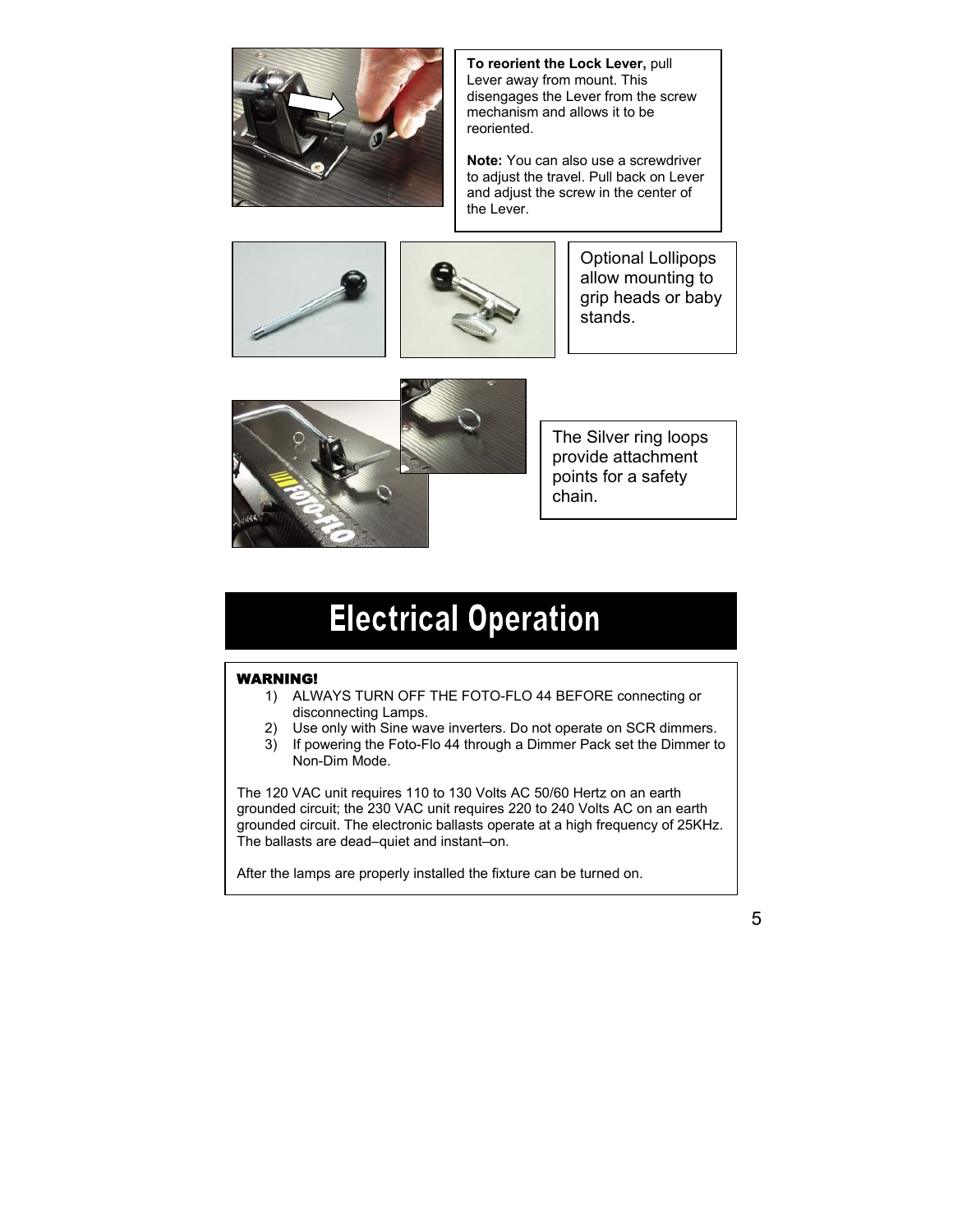

Each switch controls two lamps as illustrated.



Fuse provides circuit protection. If the Fuse is blown or open replace it with the same type of fuse rating as marked.

#### **Cold Temperature Operation**

The Foto-Flo 44 is designed to operate at temperatures from 14F to 122F (–10C to +50C). In cold temperatures, the electronic ballast may not strike the lamps instantly. Switch the Fixture to OFF, wait seven seconds and try again. If the ballast does not strike after two or three attempts, turn off the Fixture, check that the Lamp connections are secure and correctly color code matched , and re-strike. Once operating for a few minutes, the Lamps should re-strike instantl y.

# **Accessories and Parts**



MTP-L Lollipop 3/8" Pin MTP-LBS Lollipop w/ Baby Receiver short



DFS-4804 Foto-Flo 44 Flozier, Full DFS-4804-H Foto-Flo 44 Flozier, Half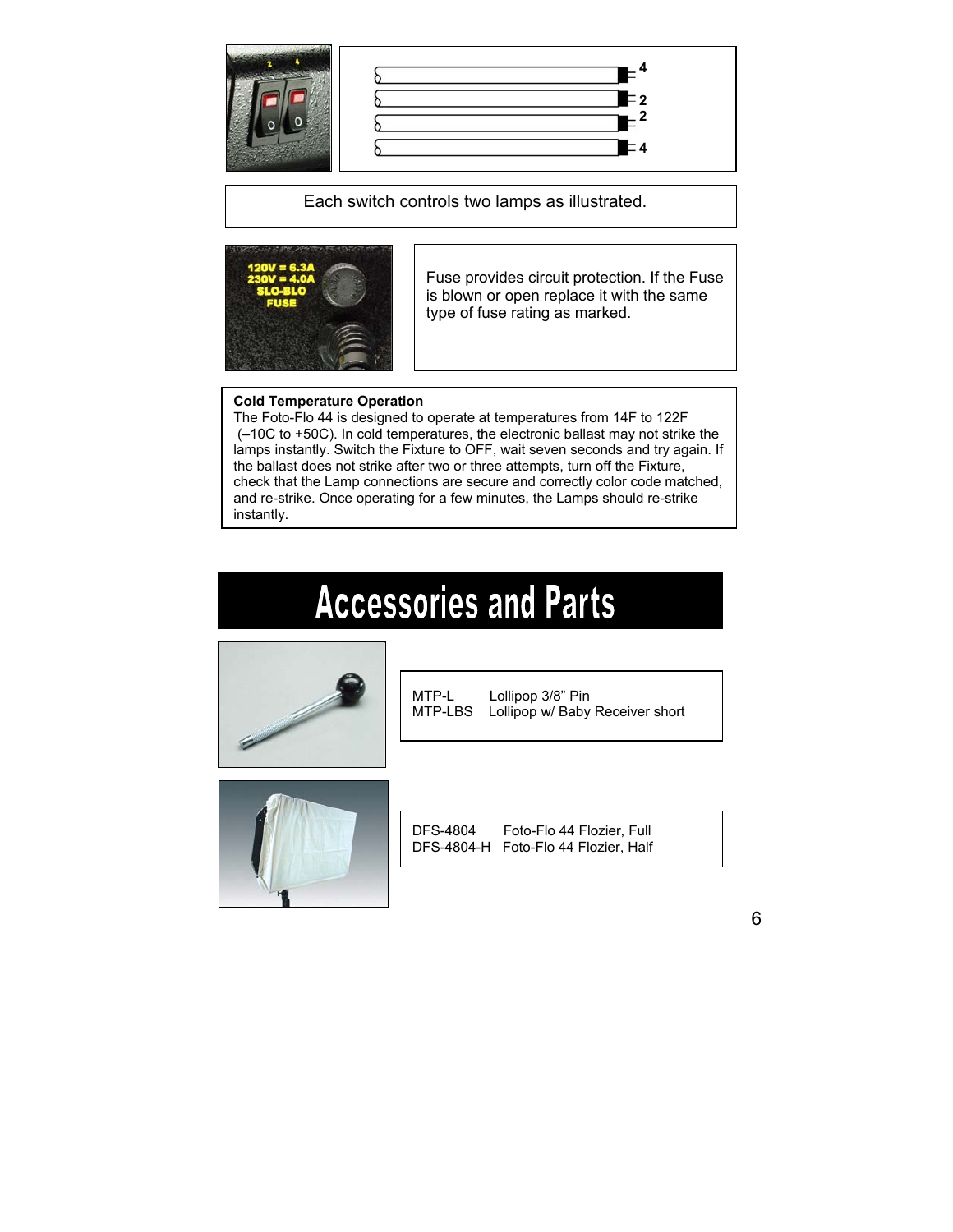

See [www.kinoflo.com](http://www.kinoflo.com/) for more repair parts.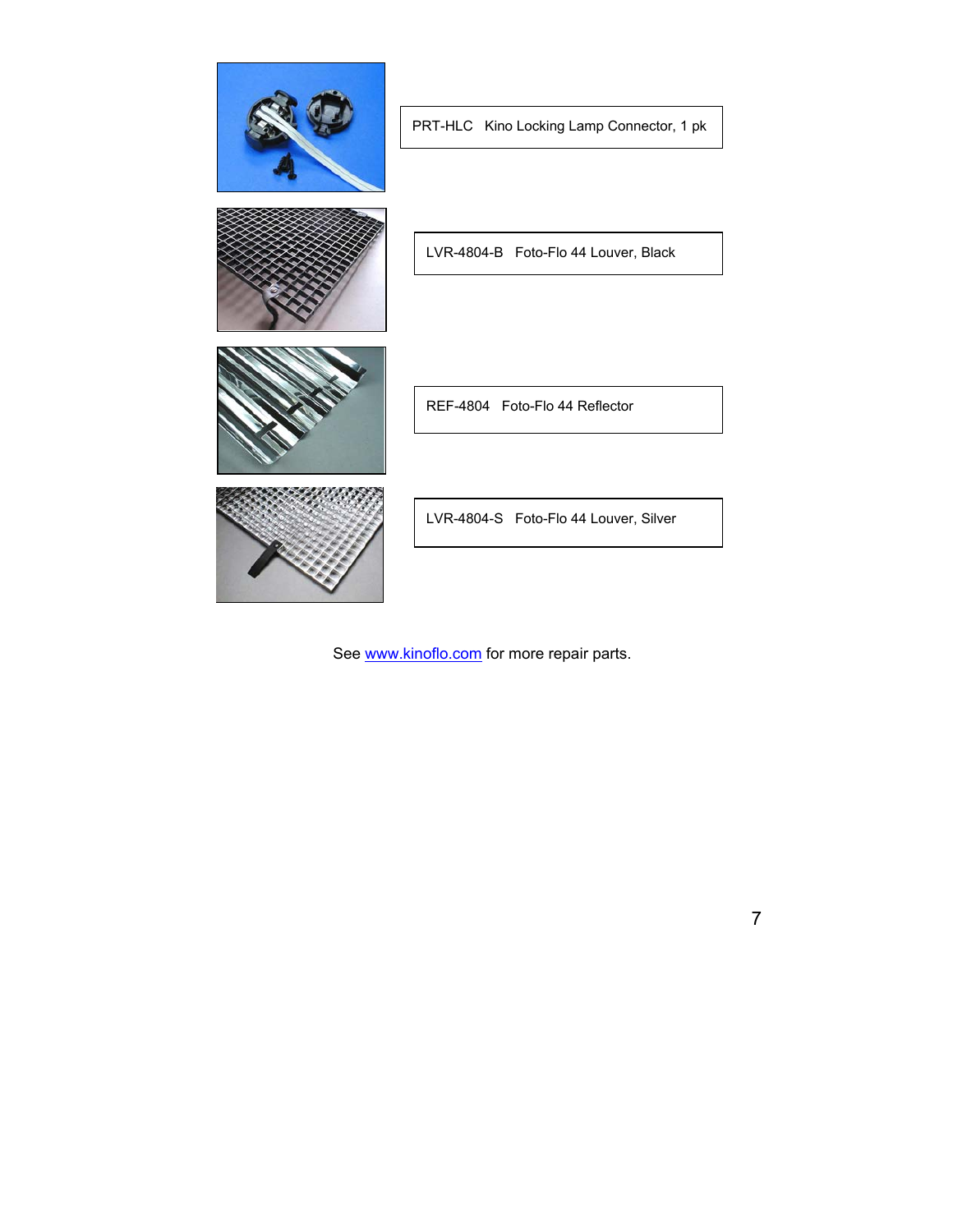# **Cases**





KAS-C46 KAS-F4C BAG-401



| Part<br><b>Number</b> | <b>Description</b>            | <b>Dimensions</b>                                        | Weight<br>(Empty) | <b>Holds</b>      |
|-----------------------|-------------------------------|----------------------------------------------------------|-------------------|-------------------|
|                       | KAS-C46 4ft Lamp Carry Case   | $50.5" \times 5.5" \times 3.5"$<br>1283mm x 140mm x 89mm | 2lb / .9Kq        | 4ft T12 Lamps (6) |
|                       | KAS- F4C 4ft System Ship Case | $54" \times 20" \times 8"$<br>1372mm x 508mm x 203mm     | 22lb / 10 Kg      | Foto-Flo $44(1)$  |
| <b>BAG-401</b>        | 4ft System Soft Case          | $53.5" \times 7" \times 14.5"$<br>1359mm x 178mm x 381mm | 5.5lb / 2.5Kg     | Foto-Flo 44 (1)   |

# **Fixture Specifications**